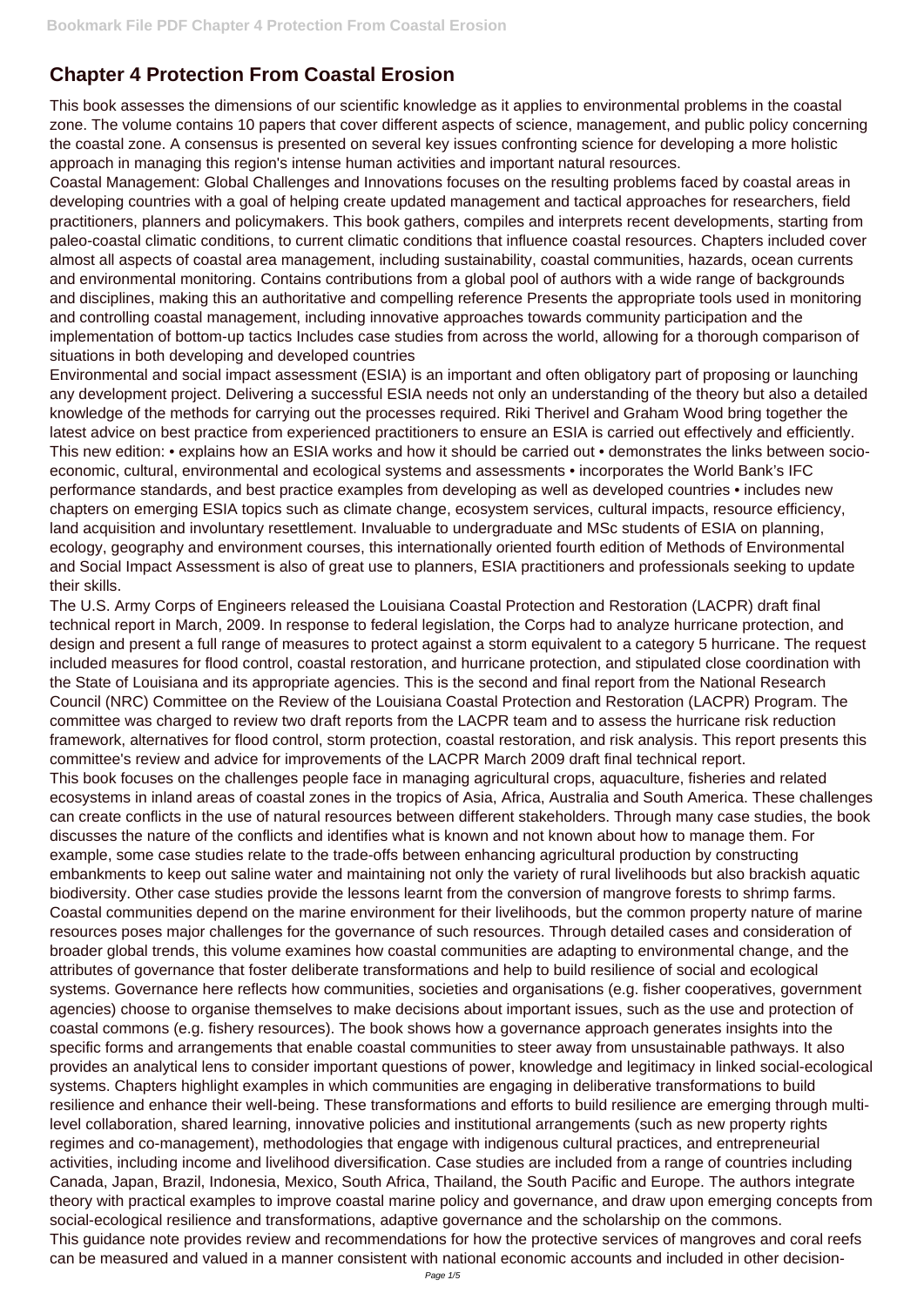making processes to support planning for development, disaster risk, and coastal zone management. It synthesizes evidence of the role mangroves (chapter 2) and coral reefs (chapter 3) play in coastal protection and risk reduction. It also reviews the tools and approaches commonly used by ecologists, economists, and engineers for estimating the coastal protection services of coastal habitats (chapter 4). Moreover, it examines how the valuations of these coastal protection services can be considered in the System of Environmental Economic Accounts (SEEA), the satellite accounts to the System of National Accounts (SNA) (chapter 5). In addition, the note examines where the coastal protection role of reefs and mangroves has been used in management decisions from local to national scales (chapter 6). Finally, it provides recommendations for advancing the assessment and the use of coastal protection values from coral reefs and mangroves in national and regional decisions (chapter 7).

More severe storms and rising seas will inexorably push the American coastline inland with profound impact on communities, infrastructure, and natural systems. In A New Coast, Jeffrey Peterson presents the science behind predictions for coastal impacts and explains how current policies fall short of what's needed to prepare for these changes. He outlines a framework of bold, new national policies and funding to support local and state governments. Peterson calls for engagement of citizens, the private sector, as well as local and national leaders in a "campaign for a new coast." This is a forward-looking volume offering new insights for policymakers, planners, business leaders preparing for the changes coming to America's coast.

The world has witnessed extraordinary economic growth, poverty reduction and increased life expectancy and population since the end of WWII, but it has occurred at the expense of undermining life support systems on Earth and subjecting future generations to the real risk of destabilising the planet. This timely book exposes and explores this colossal environmental cost and the dangerous position the world is now in. Standing up for a Sustainable World is written by and about key individuals who have not only understood the threats to our planet, but also become witness to them and confronted them.

Tide gauges show that global sea level has risen about 7 inches during the 20th century, and recent satellite data show that the rate of sea-level rise is accelerating. As Earth warms, sea levels are rising mainly because ocean water expands as it warms; and water from melting glaciers and ice sheets is flowing into the ocean. Sea-level rise poses enormous risks to the valuable infrastructure, development, and wetlands that line much of the 1,600 mile shoreline of California, Oregon, and Washington. As those states seek to incorporate projections of sea-level rise into coastal planning, they asked the National Research Council to make independent projections of sea-level rise along their coasts for the years 2030, 2050, and 2100, taking into account regional factors that affect sea level. Sea-Level Rise for the Coasts of California, Oregon, and Washington: Past, Present, and Future explains that sea level along the U.S. west coast is affected by a number of factors. These include: climate patterns such as the El Niño, effects from the melting of modern and ancient ice sheets, and geologic processes, such as plate tectonics. Regional projections for California, Oregon, and Washington show a sharp distinction at Cape Mendocino in northern California. South of that point, sea-level rise is expected to be very close to global projections. However, projections are lower north of Cape Mendocino because the land is being pushed upward as the ocean plate moves under the continental plate along the Cascadia Subduction Zone. However, an earthquake magnitude 8 or larger, which occurs in the region every few hundred to 1,000 years, would cause the land to drop and sea level to suddenly rise.

Estuaries and their surrounding wetland regions are among the most productive ecosystems in the world, with more than half of humanity inhabiting their shores. Anthropogenic factors make estuaries highly susceptible to ecosystem degradation. Coastal waters are closely connected with human activity, and their dynamic processes may greatly affect coastal environments. This book provides a compendium of studies on estuarine dynamics, river plumes, and coastal water dynamics, studies that have investigated the changes in estuarine and coastal zones in response to sea-level rise and other environmental factors, and policy and management strategies to ensure the health and economy of coastal zones. This book aims to display novel frontiers in these fields and may help to inspire in-depth studies in the future. Fifty years ago Georgia chose how it would use the natural environment of its coast. The General Assembly passed the Coastal Marshlands Protection Act in 1970, and, surprisingly, Lester Maddox, a governor who had built a conservative reputation by defending segregation, signed it into law. With this book, Paul Bolster narrates the politics of the times and brings to life the political leaders and the coalition of advocates who led Georgia to pass the most comprehensive protection of marshlands along the Atlantic seaboard. Saving the Georgia Coast brings to light the intriguing and colorful characters who formed that coalition: wealthy island owners, hunters and fishermen, people who made their home on the coast, courageous political leaders, garden-club members, clean-water protectors, and journalists. It explores how that political coalition came together behind governmental leaders and traces the origins of environmental organizations that continue to impact policy today. Saving the Georgia Coast enhances the reader's understanding of the many steps it takes for a bill to become a law. Bolster's account reviews state policy toward the coast today, giving the reader an opportunity to compare yesterday to the present. Current demands on the coastal environment are different—including spaceports and sea rise from climate change—but the political pressures to generate new wealth and new jobs, or to perch a home on the edge of the sea, are no different than fifty years ago. Saving the Georgia Coast spotlights the past and present decisions needed to balance human desires with the limits of what nature has to offer. Many coastal communities have built structures at their beaches and added quantities of sand in contoured designs to combat erosion. Are such beach nourishment projects technically and economically sound? Or are they nothing more than building sand castles, as critics claim? Beach Nourishment and Protection provides a sound technical basis for decisionmaking, with recommendations regarding the utility of beach nourishment, the appropriate role of federal agencies, responsibility for cost, design methodology, and other issues. This volume Examines the economic and social Page 2/5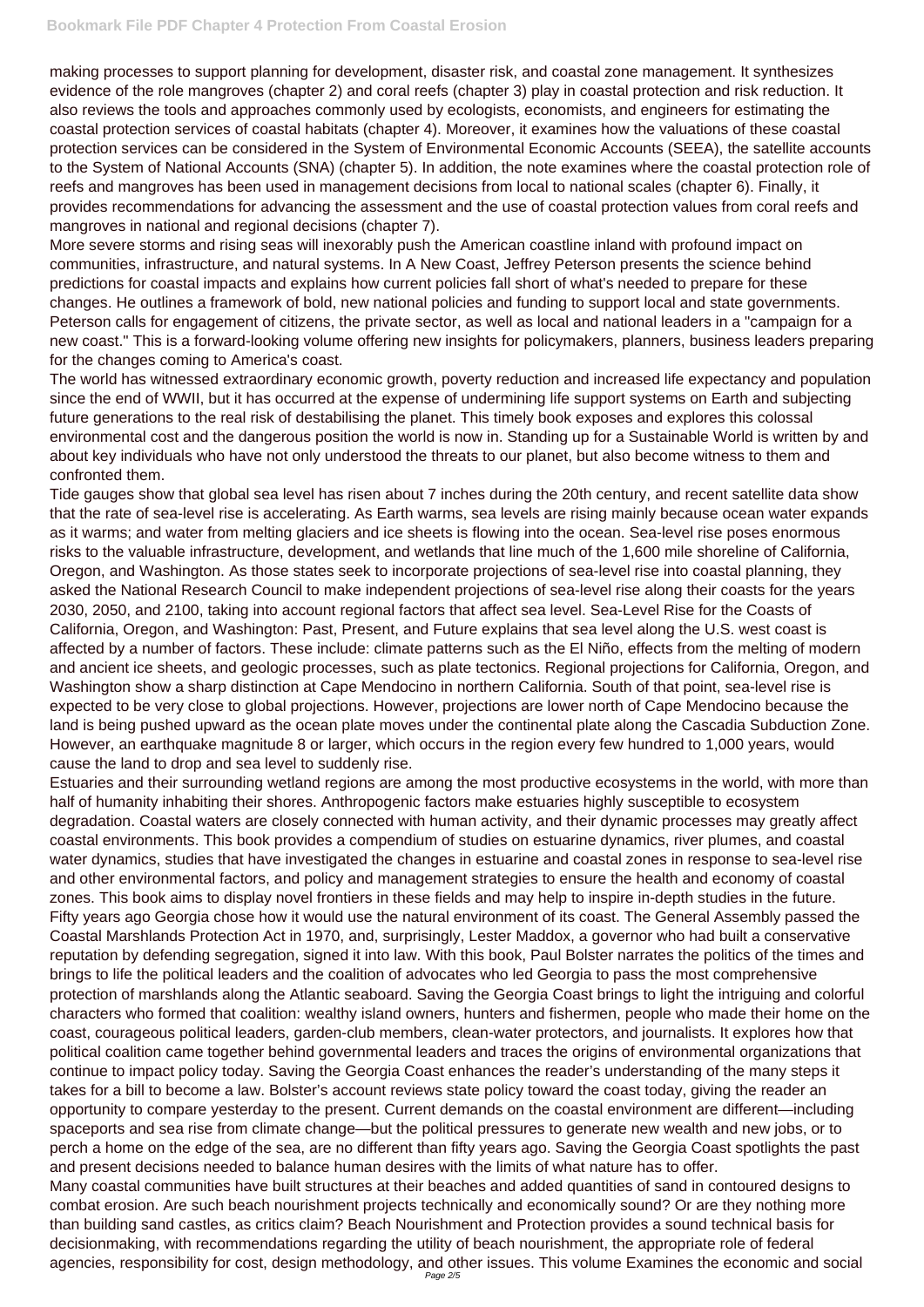## **Bookmark File PDF Chapter 4 Protection From Coastal Erosion**

role of beaches, the history of beach nourishment projects, and management strategies for shore protection. Discusses the role of the U.S. Army Corps of Engineers and other federal agencies, with a close-up look at the federal flood insurance program. Explores the state of the art in project design and prediction of outcomes, including the controversy over the use of traditional and nontraditional shore protection devices. Addresses what is known about the environmental impacts of beach nourishment. Identifies what outcomes should be targeted for continued monitoring by project officials. Beach Nourishment and Protection provides insight into the technical, economic, environmental, and policy implications of beach nourishment and protection, with examples and suggested research directions.

Numerical Models for Submerged Breakwaters: Coastal Hydrodynamics and Morphodynamics discusses the practice of submerged breakwaters, an increasingly popular tool used as a coastal defense system because of their amenity and aesthetics as compared to common emerged beach protection measures. The book is the perfect guide for experienced professionals who wish to keep abreast of the latest best practices or those who are entering the field and need a reference, explaining new and traditional numerical methodologies for designing submerged breakwaters and measuring their performance. In addition, the book provides case studies, examples, and practical methods for data selection and pre-processing, model setup, calibration, and analysis. Case studies and worked-out examples illustrate different concepts and methods Offers practical methods for Data Selection and Pre-Processing Provides simplified prediction tools for practical applications

Develops an analytical framework for water law reform, using case studies across four jurisdictions, for academics, students and policy makers.

Living Shorelines: The Science and Management of Nature-based Coastal Protection compiles, synthesizes and interprets the current state of the knowledge on the science and practice of nature-based shoreline protection. This book will serve as a valuable reference to guide scientists, students, managers, planners, regulators, environmental and engineering consultants, and others engaged in the design and implementation of living shorelines. This volume provides a background and history of living shorelines, understandings on management, policy, and project designs, technical synthesis of the science related to living shorelines including insights from new studies, and the identification of research needs, lessons learned, and perspectives on future guidance. Makes recommendations on the correct usage of the term living shorelines Offers guidance for shoreline management in the future Includes lessons learned from the practice of shoreline restoration/conservation Synthesizes regional perspectives to identify strategies for the successful design and implementation of living shorelines Reviews specific design criteria for successful implementation of living shorelines Provides detailed discussions of social, regulatory, scientific and technical considerations to justify and design living shoreline projects International perspectives are presented from leading researchers and managers in the East, West and Gulf coasts of the United States, Europe, Canada, and Australia that are working on natural approaches to shoreline management. The broad geographic scope and interdisciplinary nature of contributing authors will help to facilitate dialogue and transfer knowledge among different disciplines and across different regions. This book provides coastal communities with the scientific foundation and practical guidance necessary to implement effective shoreline management that enhances ecosystem services and coastal resilience now and into the future.

Close to one-half of all Americans live in coastal counties. The resulting flood of wastewater, stormwater, and pollutants discharged into coastal waters is a major concern. This book offers a well-delineated approach to integrated coastal management beginning with wastewater and stormwater control. The committee presents an overview of current management practices and problems. The core of the volume is a detailed model for integrated coastal management, offering basic principles and methods, a direction for moving from general concerns to day-to-day activities, specific steps from goal setting through monitoring performance, and a base of scientific and technical information. Success stories from the Chesapeake and Santa Monica bays are included. The volume discusses potential barriers to integrated coastal

Climate change is occurring, is caused largely by human activities, and poses significant risks for--and in many cases is already affecting--a broad range of human and natural systems. The compelling case for these conclusions is provided in Advancing the Science of Climate Change, part of a congressionally requested suite of studies known as America's Climate Choices. While noting that there is always more to learn and that the scientific process is never closed, the book shows that hypotheses about climate change are supported by multiple lines of evidence and have stood firm in the face of serious debate and careful evaluation of alternative explanations. As decision makers respond to these risks, the nation's scientific enterprise can contribute through research that improves understanding of the causes and consequences of climate change and also is useful to decision makers at the local, regional, national, and international levels. The book identifies decisions being made in 12 sectors, ranging from agriculture to transportation, to identify decisions being made in response to climate change. Advancing the Science of Climate Change calls for a single federal entity or program to coordinate a national, multidisciplinary research effort aimed at improving both understanding and responses to climate change. Seven cross-cutting research themes are identified to support this scientific enterprise. In addition, leaders of federal climate research should redouble efforts to deploy a comprehensive climate observing system, improve climate models and other analytical tools, invest in human capital, and improve linkages between research and decisions by forming partnerships with action-oriented programs.

Our coasts provide a home and livelihoods for millions of people; many of the world's biggest cities are along coastlines. Yet these precious areas face increasing threats from irresponsible development and the potential dangers of climate change. This volume explores the wide spectrum of coastal hazards, from high-magnitude, low-frequency events like tsunamis and hurricanes, to longer-term processes like urban regeneration and changing agricultural practices. International case studies range from mitigation measures in the Azores Archipelago to managing a coastal resort in South Wales, to tsunami early warning systems in the Indian Ocean Region. The resulting collection spans approaches from social science, engineering, planning, geology and biology and presents an integrated approach for assessing the impact of, and response to, coastal hazards. It will be of interest to all those involved in strategies for the environmental management of coastlines. Sea and Ocean Hazards, Risks and Disasters provides a scientific approach to those hazards and disasters related to the Earth's coasts and oceans. This is the first book to integrate scientific, social, and economic issues related to disasters such as hazard identification, risk analysis, and planning, relevant hazard process mechanics, discussions of preparedness, response, and recovery, and the economics of loss and remediation. Throughout the book cases studies are presented of historically relevant hazards and disasters as well as the many recent catastrophes. Contains contributions from experts in the field selected by a world-renowned editorial board Cutting-edge discussion of natural hazard topics that affect the lives and livelihoods of millions of humans worldwide Numerous full-color tables, GIS maps, diagrams, illustrations, and photographs of hazardous processes in action will be included

Like ocean beaches, sheltered coastal areas experience land loss from erosion and sea level rise. In response, property owners often install hard structures such as bulkheads as a way to prevent further erosion, but these structures cause changes in the coastal environment that alter landscapes, reduce public access and recreational opportunities, diminish natural habitats, and harm species that depend on these habitats for shelter and food. Mitigating Shore Erosion Along Sheltered Coasts recommends coastal planning efforts and permitting policies to encourage landowners to use erosion control alternatives that help retain the natural features of coastal shorelines.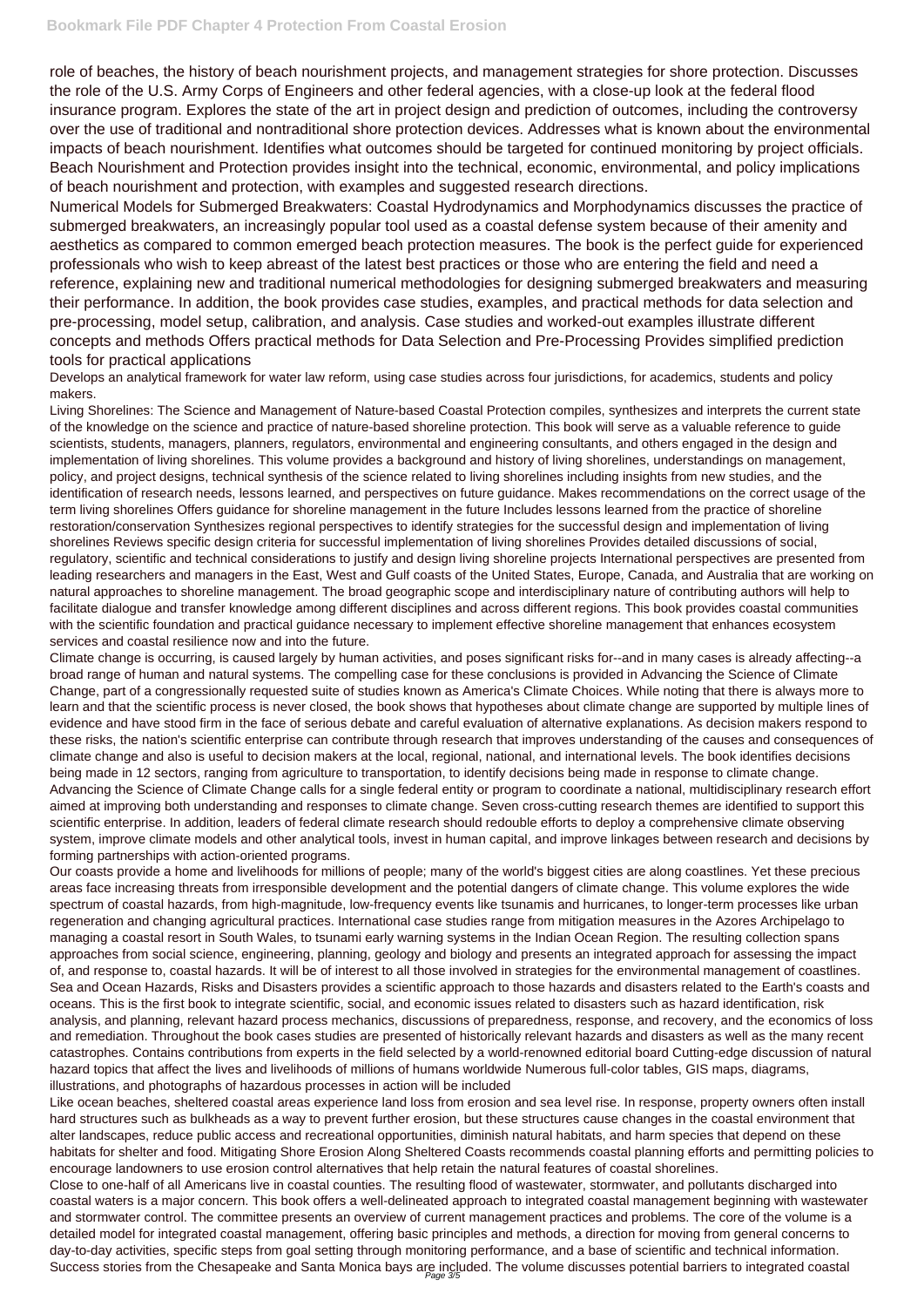management and how they may be overcome and suggests steps for introducing this concept into current programs and legislation. This practical volume will be important to anyone concerned about management of coastal waters: policymakers, resource and municipal managers, environmental professionals, concerned community groups, and researchers, as well as faculty and students in environmental studies.

Existing coastal management and defense approaches are not well suited to meet the challenges of climate change and related uncertanities. Professionals in this field need a more dynamic, systematic and multidisciplinary approach. Written by an international group of experts, Coastal Risk Management in a Changing Climate provides innovative, multidisciplinary best practices for mitigating the effects of climate change on coastal structures. Based on the Theseus program, the book includes eight study sites across Europe, with specific attention to the most vulnerable coastal environments such as deltas, estuaries and wetlands, where many large cities and industrial areas are located. Integrated risk assessment tools for considering the effects of climate change and related uncertainties Presents latest insights on coastal engineering defenses Provides integrated guidelines for setting up optimal mitigation measures Provides directly applicable tools for the design of mitigation measures Highlights socio-economic perspectives in coastal mitigation

The U.S. Gulf Coast provides a valuable setting to study deeply connected natural and human interactions and feedbacks that have led to a complex, interconnected coastal system. The physical landscape in the region has changed significantly due to broad-scale, long-term processes such as coastal subsidence and river sediment deposition as well as short-term episodic events such as hurricanes. Modifications from human activities, including building levees and canals and constructing buildings and roads, have left their own imprint on the natural landscape. This coupled natural-human coastal system and the individual aspects within it (physical, ecological, and human) are under increased pressure from accelerating environmental stressors such as sea level rise, intensifying hurricanes, and continued population increase with its accompanying coastal development. Promoting the resilience and maintaining the habitability of the Gulf Coast into the future will need improved understanding of the coupled natural-human coastal system, as well as effective sharing of this understanding in support of decision-making and policies. Understanding the Long-term Evolution of the Coupled Natural-Human Coastal System presents a research agenda meant to enable a better understanding of the multiple and interconnected factors that influence long-term processes along the Gulf Coast. This report identifies scientific and technical gaps in understanding the interactions and feedbacks between human and natural processes, defines essential components of a research and development program in response to the identified gaps, and develops priorities for critical areas of research.

Integrated coastal management (ICM) is widely accepted throughout the world as the best approach to dealing with coastal issues. The 1990s saw a proliferation of legislative reform processes worldwide. This aimed at supporting the implementation of ICM. Despite many international environmental treaties, declarations and other promises of action, the quality of coastal environments continues to deteriorate while the demand for coastal resources has increased in most of the world. This publication, in its practical guidance, will be especially valuable to anyone involved in the development, drafting or implementation of a legal or institutional framework to promote ICM. It is enhanced by illustrative examples from a range of countries that are at various stages of developing and implementing legislation to promote ICM.

Advances in Coastal Structure Design presents a compendium of 10 papers addressing the state-of-the-art advances in Coastal Structure Design by internationally renowned authors. The papers focus on the tools and techniques used to analyze coastal processes and design engineering solutions to them. The first three chapters present multiple view points and policies regarding how the coastal-structure debate in the United States came to be and how policies are evolving to handle issues concerning the interactions of structures with shorelines. Including a paper on the global perspective surrounding the policy, design, construction and monitoring of coastal structures and the third demonstrating how a good knowledge of multi-disciplinary areas of geotechnical, geologic, and seismic conditions are essential to successful planning and design of coastal structures. The following chapter discusses a key aspect of coastal structure design, which is modeling. The remaining papers present insightful information on: wave distributions and probabilities; an overview of breakwater design and construction since the 18th century; and advances in structural design aspects on performance-based design. The final chapter demonstrates how sand, vegetation, cobbles, and small structures can be effectively utilized to provide coastal protection. CONTENTS INCLUDE: Coastal Structure Debate: Public and Policy Aspects; International Perspectives on Coastal Structure Uses; Geotechnical Consideration for Coastal Structure Design; Numerical Modeling as a Design Tool for Coastal Structures; Physical Modeling Considerations for Coastal Structures; Selection of a Design Wave Height for Coastal Engineering; Historical Overview of Rubble Mound Structure Design and Construction; Advances in Breakwater and Revetment Design; Design Aspects of Groins and Jetties; Application of Coastal Engineering in Coastal Zone Management. Working with nature - and not against it - is a global trend in coastal management. This ethnography of coastal protection follows the increasingly popular approach of "soft" protection to the Aotearoa New Zealand coast. Friederike Gesing analyses a political controversy over hard and soft protection measures, and introduces a growing community of practice involved in projects of working with nature. Dune restoration volunteers, coastal management experts, surfer-scientists, and Maori conservationists are engaged in projects ranging from do-ityourself erosion control, to the reconstruction of native nature, and soft engineering "in concert with natural processes". With soft protection, Gesing argues, we can witness a new sociotechnical imaginary in the making.

?This book is an update of the first BACC assessment, published in 2008. It offers new and updated scientific findings in regional climate research for the Baltic Sea basin. These include climate changes since the last glaciation (approx. 12,000 years ago), changes in the recent past (the last 200 years), climate projections up until 2100 using state-of-the-art regional climate models and an assessment of climatechange impacts on terrestrial, freshwater and marine ecosystems. There are dedicated new chapters on sea-level rise, coastal erosion and

impacts on urban areas. A new set of chapters deals with possible causes of regional climate change along with the global effects of increased greenhouse gas concentrations, namely atmospheric aerosols and land-cover change. The evidence collected and presented in this book shows that the regional climate has already started to change and this is expected to continue. Projections of potential future climates show that the region will probably become considerably warmer and wetter in some parts, but dryer in others. Terrestrial and aquatic ecosystems have already shown adjustments to increased temperatures and are expected to undergo further changes in the near future. The BACC II Author Team consists of 141 scientists from 12 countries, covering various disciplines related to climate research and related impacts. BACC II is a project of the Baltic Earth research network and contributes to the World Climate Research Programme. Prepared by the Hurricane Ike Field Assessment Team of the Coasts, Oceans, Ports, and Rivers Institute of ASCE. Hurricane Ike Coastal Impact Assessment: Field Observations from October 3-6, 2008 describes the environmental and infrastructure impacts of Hurricane Ike on the upper Texas coast. Most important, the report identifies factors that appeared to provide protection from storm damage and presents some policy implications. After a general introduction to the area, its geology, historical storm events and rehabilitation, and coastal processes, the book describes Hurricane Ike, including water levels, storm surge measurements, and comparisons with other storms. It portrays the physical impacts of the storm, such as geomorphic changes, erosion rates, shoreline position, and impact of winds on engineered structures. Damage to and survival of shoreline structures--piers, seawalls, geotextile tubes, groins, and inlet jetties--are also discussed. Subsequent chapters address structural damage to buildings, lifelines and infrastructure, and marinas from wind, flooding, waves, and erosion. Finally, the book raises policy issues and summarizes lessons learned. Civil engineers engaged in projects related to coasts, oceans, ports, and rivers, especially in hurricane-prone areas; facilities managers in coastal areas; government officials from agencies that